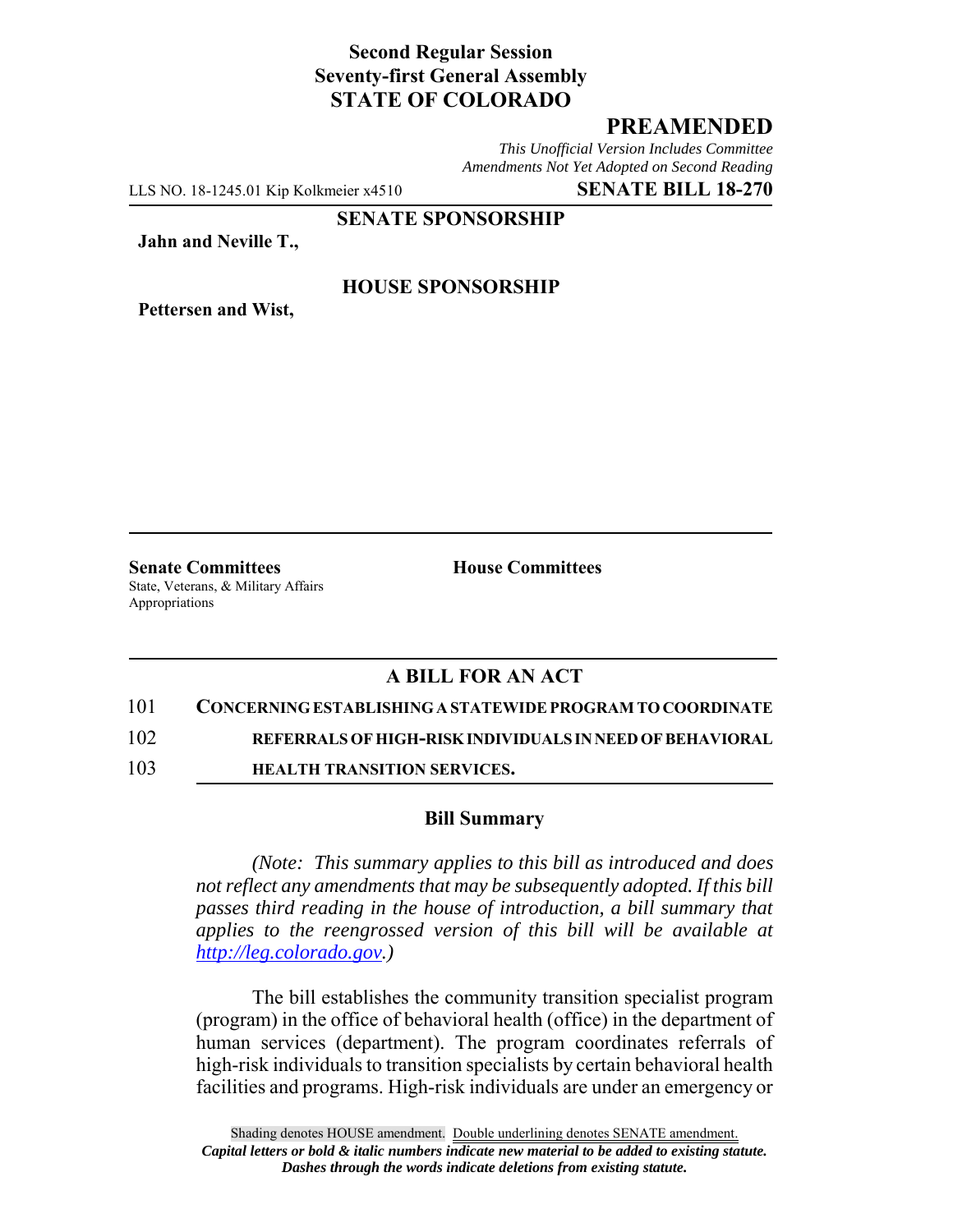involuntary hold, have a significant mental health or substance use disorder, and are not in consistent behavioral health treatment. Transition specialists provide services related to housing, program placement, access to behavioral health treatment or benefits, advocacy, and other supportive services. The department is required to adopt rules to implement the program. The bill requires the office to collect data and make recommendations to the department, and the department is required to include program information in the department's annual SMART act report.

| $\mathbf{1}$   | Be it enacted by the General Assembly of the State of Colorado:     |
|----------------|---------------------------------------------------------------------|
| $\overline{2}$ | <b>SECTION 1.</b> In Colorado Revised Statutes, add article 66.5 to |
| 3              | title 27 as follows:                                                |
| $\overline{4}$ | <b>ARTICLE 66.5</b>                                                 |
| 5              | <b>Community Transition Specialist Program</b>                      |
| 6              | 27-66.5-101. Short title. THE SHORT TITLE OF THIS ARTICLE 66.5      |
| $\tau$         | IS THE "COMMUNITY TRANSITION SPECIALIST PROGRAM ACT".               |
| 8              | 27-66.5-102. Definitions. AS USED IN THIS ARTICLE 66.5, UNLESS      |
| 9              | THE CONTEXT OTHERWISE REQUIRES:                                     |
| 10             |                                                                     |
| 11             | "DEPARTMENT" MEANS THE COLORADO DEPARTMENT OF<br>(1)                |
| 12             | HUMAN SERVICES CREATED IN SECTION 26-1-105.                         |
| 13             | "DIRECTOR" MEANS THE DIRECTOR OF THE OFFICE OF<br>(2)               |
| 14             | BEHAVIORAL HEALTH.                                                  |
| 15             | (3) "HIGH-RISK INDIVIDUAL" MEANS A PERSON WHO:                      |
| 16             | (a) Is UNDER:                                                       |
| 17             | (I) AN EMERGENCY PROCEDURE FOR A SEVENTY-TWO-HOUR HOLD              |
| 18             | PURSUANT TO SECTION 27-65-105;                                      |
| 19             | (II) A CERTIFICATION FOR SHORT-TERM TREATMENT OR EXTENDED           |
| 20             | SECTION 27-65-107<br>SHORT-TERM TREATMENT PURSUANT TO<br><b>OR</b>  |
|                |                                                                     |

-2- 270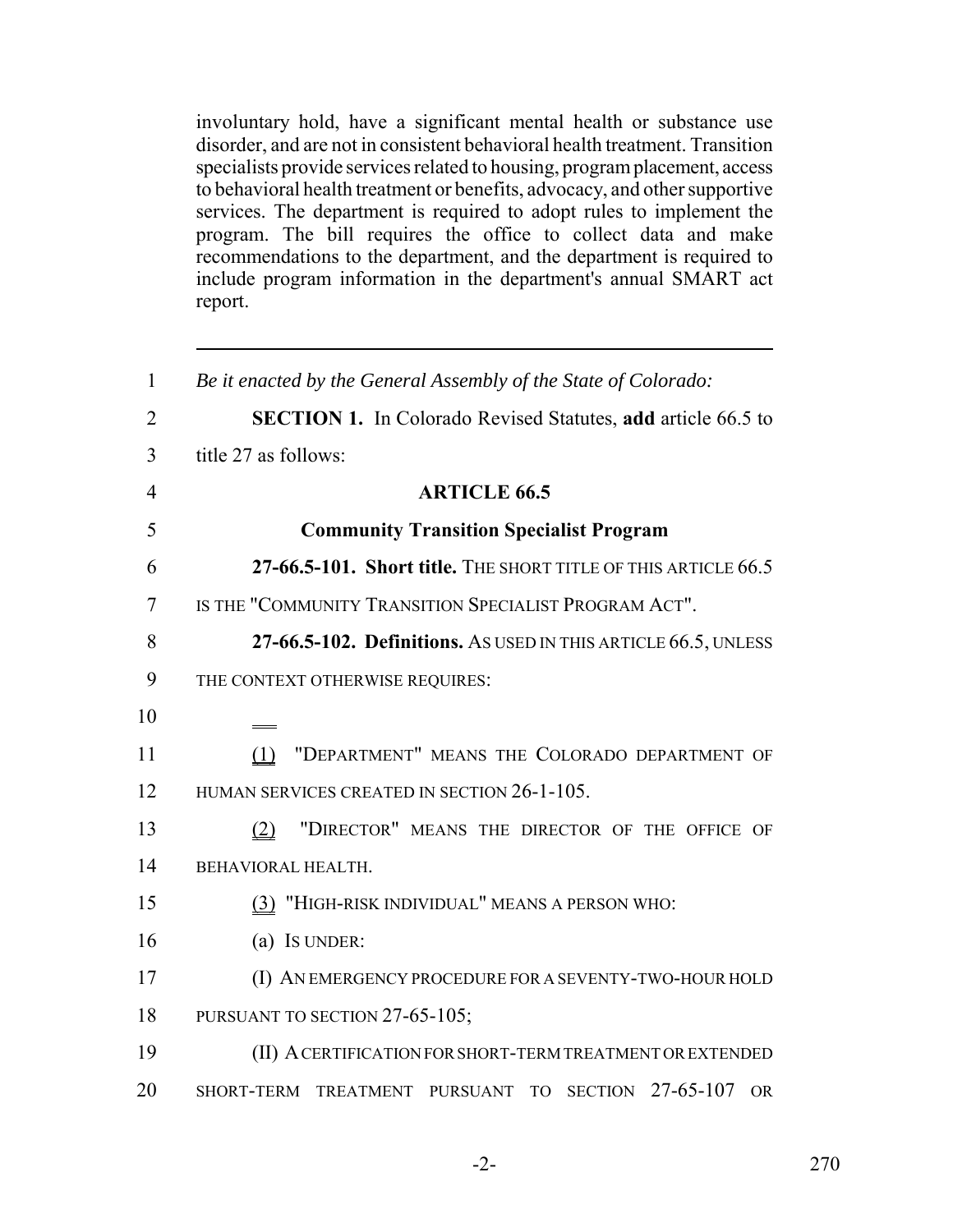27-65-108;

 (III) LONG-TERM CARE AND TREATMENT PURSUANT TO SECTION 27-65-109;

 (IV) AN EMERGENCY COMMITMENT PURSUANT TO SECTION 27-81-111 OR 27-82-107; OR

 (V) AN INVOLUNTARY COMMITMENT PURSUANT TO SECTION 27-81-112 OR 27-82-108;

 (b) HAS A SIGNIFICANT MENTAL HEALTH OR SUBSTANCE USE DISORDER; AND

 (c) IS NOT CURRENTLY ENGAGED IN CONSISTENT BEHAVIORAL **HEALTH TREATMENT.** 

12 (4) "OFFICE" MEANS THE OFFICE OF BEHAVIORAL HEALTH IN THE DEPARTMENT OF HUMAN SERVICES.

 (5) "TRANSITION SPECIALIST" MEANS A PERSON WHO ASSISTS HIGH-RISK INDIVIDUALS WITH ONE OR MORE OF THE FOLLOWING SERVICES: (a) ACCESS TO HOUSING OR RESIDENTIAL PROGRAM PLACEMENT; (b) ACCESS TO BEHAVIORAL HEALTH TREATMENT OR BENEFITS; (c) ADVOCACY TO INSURANCE COMPANIES AND PROVIDERS FOR THE APPROPRIATE TYPE AND INTENSITY OF MENTAL HEALTH OR SUBSTANCE USE DISORDER SERVICES;

21 (d) PLANNING FOR FOLLOW-UP SERVICES AND COORDINATION WITHIN THE BEHAVIORAL HEALTH SYSTEM AFTER HOSPITALIZATION OR

DISCHARGE FROM A WITHDRAWAL MANAGEMENT FACILITY OR AN

EMERGENCY ROOM FOLLOWING A VISIT FOR BEHAVIORAL HEALTH

- REASONS;
- (e) ASSISTANCE WITH PREPARING ADVANCE DIRECTIVES;
- (f) OBTAINING A REPRESENTATIVE PAYEE OR GUARDIAN;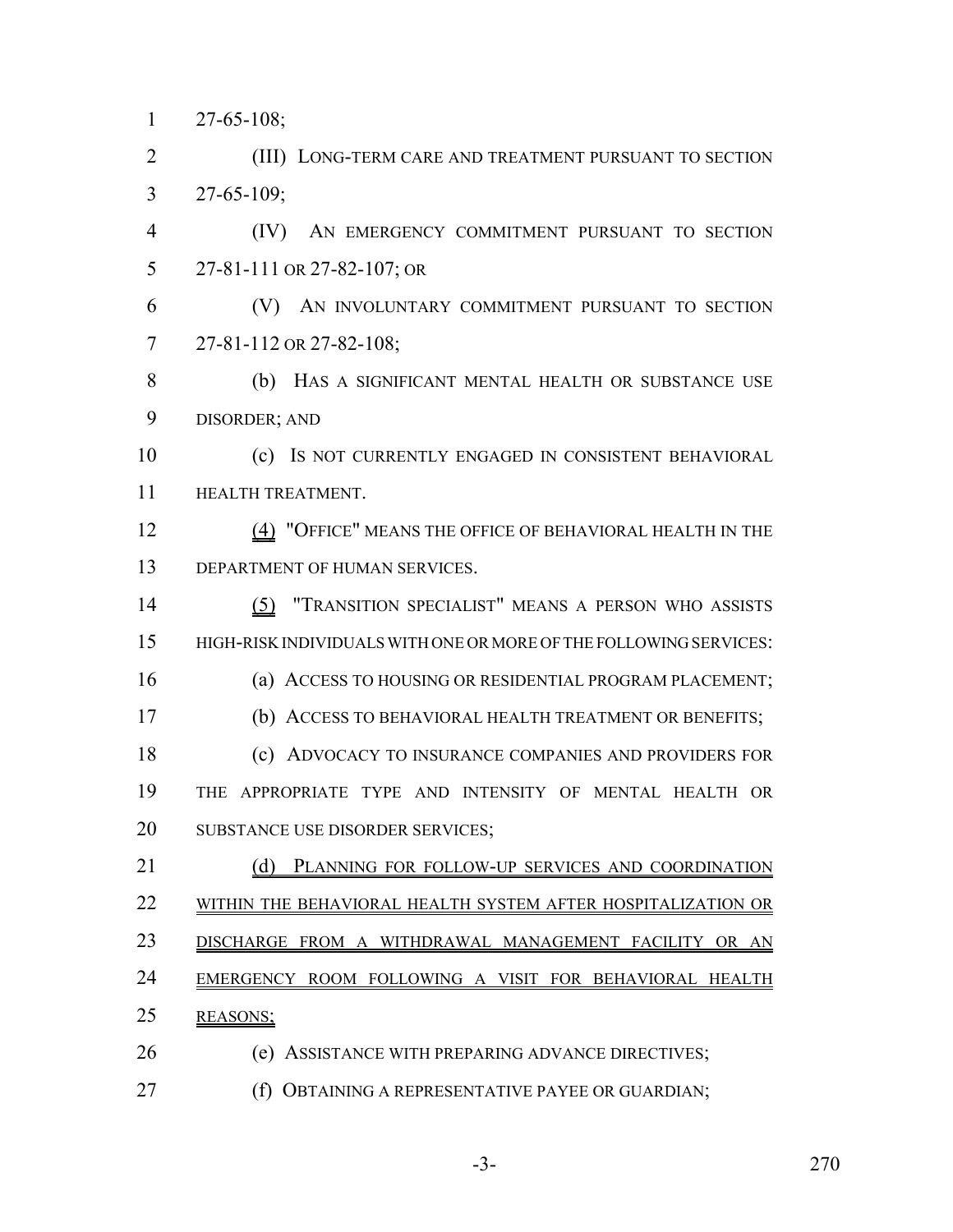(g) FAMILY SUPPORTIVE SERVICES; OR

(h) COMPLIANCE WITH COURT APPEARANCES OR PROBATION.

 (6) "WITHDRAWAL MANAGEMENT FACILITY" MEANS A FACILITY THAT PROVIDES TWENTY-FOUR-HOUR SUPERVISED WITHDRAWAL FROM ALCOHOL OR DRUGS IN A RESIDENTIAL SETTING.

 **27-66.5-103. Community transition specialist program - program requirements - acceptance of referrals - contract for services - rules.** (1) THE COMMUNITY TRANSITION SPECIALIST PROGRAM IS ESTABLISHED IN THE OFFICE OF BEHAVIORAL HEALTH. THE PROGRAM 10 MUST COORDINATE REFERRALS OF HIGH-RISK INDIVIDUALS FROM \_\_\_\_ WITHDRAWAL MANAGEMENT FACILITIES AND HOSPITALS TO APPROPRIATE 12 TRANSITION SPECIALISTS.

 (2) ON OR BEFORE JANUARY 1, 2019, THE PROGRAM MUST BE AVAILABLE STATEWIDE.THE PROGRAM MUST HAVE A PROCESS TO ACCEPT REFERRALS FOR HIGH-RISK INDIVIDUALS AND COORDINATE CONTACT BETWEEN REFERRED HIGH-RISK INDIVIDUALS AND APPROPRIATE TRANSITION SPECIALISTS. TO THE EXTENT POSSIBLE, THE COORDINATED CONTACT MUST TAKE PLACE PRIOR TO THE RELEASE OR DISCHARGE OF THE HIGH-RISK INDIVIDUAL FROM A FACILITY.

 (3) THE PROGRAM MUST ENCOURAGE, BUT CANNOT REQUIRE, WITHDRAWAL MANAGEMENT FACILITIES AND HOSPITALS TO CONTACT THE PROGRAM BEFORE RELEASING OR DISCHARGING A HIGH-RISK INDIVIDUAL. 23 (4) THE PROGRAM MAY ENCOURAGE, BUT CANNOT REQUIRE, A HIGH-RISK INDIVIDUAL TO ACCEPT SERVICES FROM A TRANSITION SPECIALIST. PARTICIPATION BY A HIGH-RISK INDIVIDUAL IS VOLUNTARY AND THE INDIVIDUAL HAS THE RIGHT TO DECLINE COMMUNITY TRANSITION SPECIALIST SERVICES.

-4- 270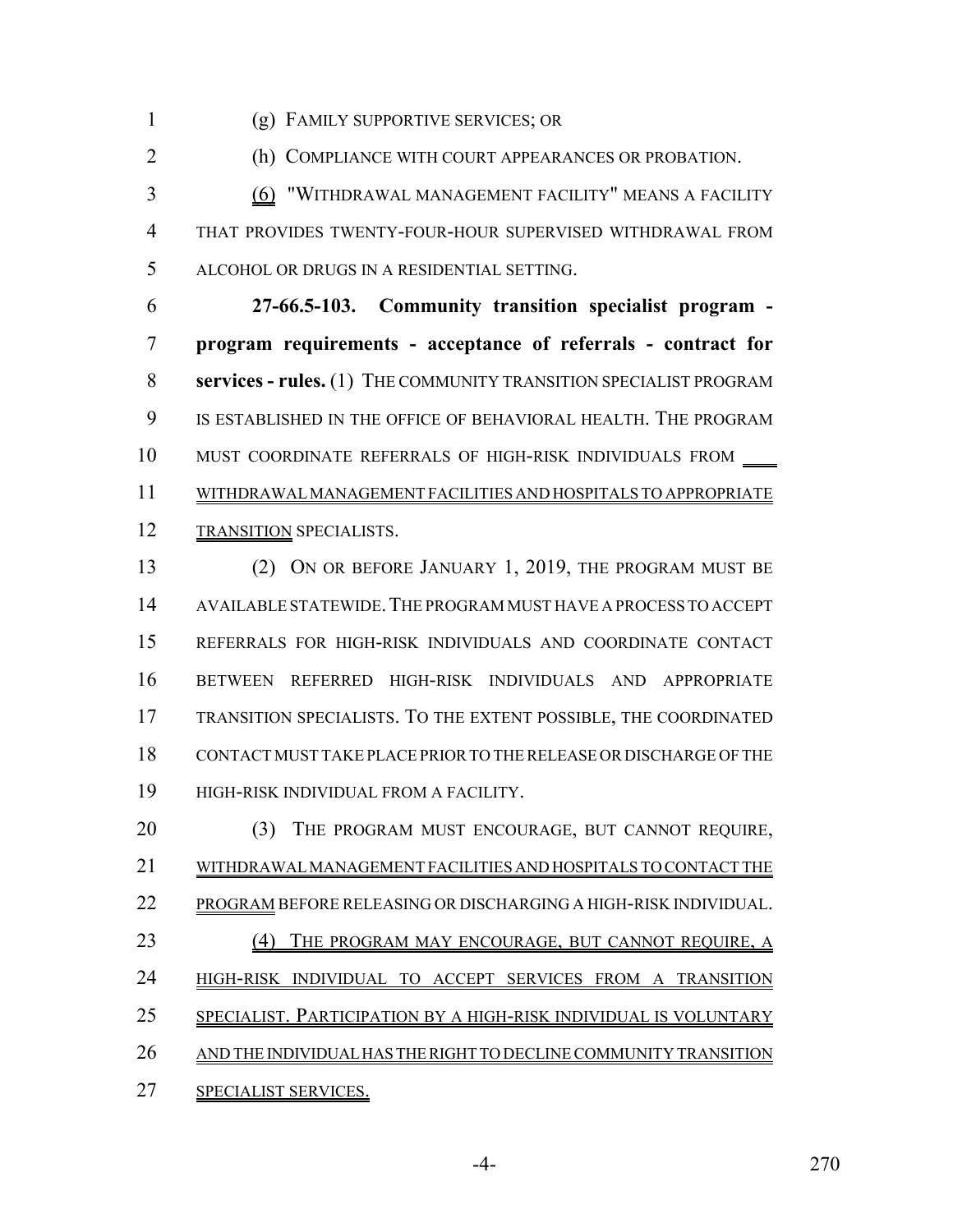(5) THE OFFICE MAY CONTRACT WITH A VENDOR TO PROVIDE THE 2 REFERRAL AND COORDINATION SERVICES REQUIRED BY THIS ARTICLE 66.5. (6) ON OR BEFORE OCTOBER 1, 2018, THE DEPARTMENT SHALL PROMULGATE RULES NECESSARY FOR THE IMPLEMENTATION OF THIS ARTICLE 66.5.

 **27-66.5-104. Data collection and recommendations.** (1) THE OFFICE SHALL COLLECT INFORMATION ON THE FOLLOWING:

 (a) CURRENT PRACTICES, CRITERIA, AND PROCEDURES REGARDING FOLLOW-UP CARE FOR HIGH-RISK INDIVIDUALS RELEASED OR DISCHARGED FROM EMERGENCY OR INVOLUNTARY HOLDS, CERTIFICATIONS, OR COMMITMENTS; AND

 (b) EXISTING CAPACITY TO SERVE HIGH-RISK INDIVIDUALS AFTER RELEASE OR DISCHARGE.

 (2) ON OR BEFORE JANUARY 1,2020, AND ON OR BEFORE JANUARY 1 EACH YEAR THEREAFTER, THE OFFICE SHALL ANALYZE THE DATA 16 COLLECTED IN ACCORDANCE WITH SUBSECTION (1) OF THIS SECTION AND PREPARE RECOMMENDATIONS TO INCREASE ACCESS TO, AND COORDINATION OF, TRANSITION SPECIALIST SERVICES FOR HIGH-RISK INDIVIDUALS. THE RECOMMENDATIONS SHALL BE REPORTED TO THE EXECUTIVE DIRECTOR OF THE DEPARTMENT AND SHALL BE INCLUDED IN 21 THE REPORTING REQUIREMENTS IN SECTION 27-66.5-105.

 **27-66.5-105. Reporting requirements - "State Measurement for Accountable, Responsive, and Transparent (SMART) Government Act" report.** THE OFFICE SHALL REPORT INFORMATION ON THE COMMUNITY TRANSITION SPECIALIST PROGRAM IN THE DEPARTMENT'S ANNUAL PRESENTATION TO THE GENERAL ASSEMBLY REQUIRED UNDER THE "STATE MEASUREMENT FOR ACCOUNTABLE, RESPONSIVE, AND